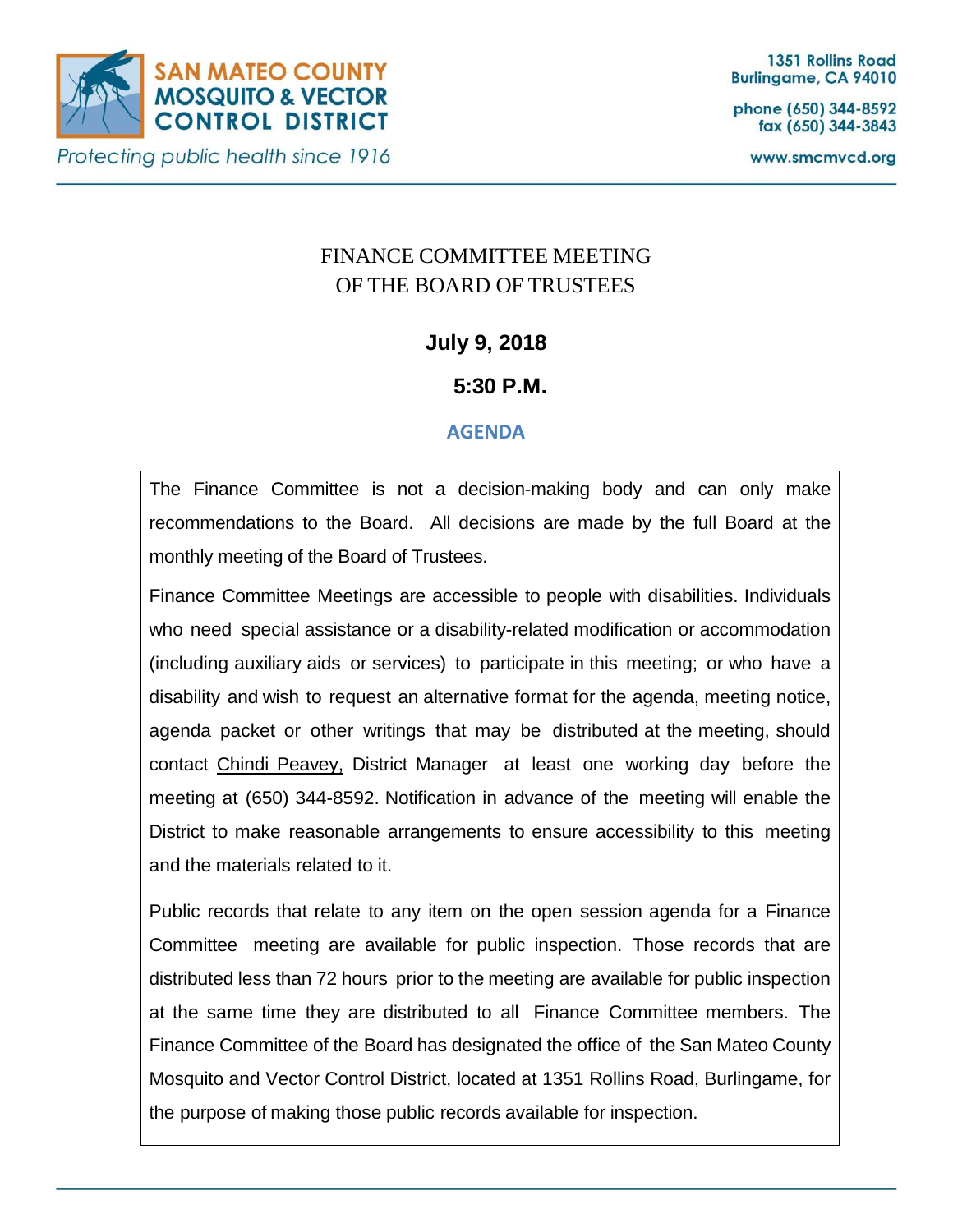#### **1. CALL TO ORDER**

#### **2. PLEDGE OF ALLEGIANCE**

#### **3. ROLL CALL**

Mason Brutschy (Chair), Town of Atherton Muhammad Baluom, City of Millbrae Ray Williams, Town of Portola Valley Robert Riechel, City of San Bruno Rick Wykoff, City of Foster City

## **4. PUBLIC COMMENTS AND ANNOUNCEMENTS**

This time is reserved for members of the public to address the Finance Committee of the Board relative to matters of the Committee not on the agenda. No action may be taken on non-agenda items unless authorized by law. Comments will be limited to five minutes per person (or ten minutes where a translator is being used).

## **5. REGULAR AGENDA**

- A. Consider making recommendations on disposal of Items on the Fixed Asset Retirement Request Form.
- B. Consider making a recommendation to Board on whether to approve an Image Management Contract with Pacific Office Automation to purchase and maintain copiers.
- C. Consider making a recommendation to Board on whether to approve a three-year Service Agreement with Life Technologies (a part of the Life Sciences Group of Thermo Fisher) to maintain Laboratory PCR Equipment.
- D. Consider making a recommendation to the Board on whether to approve an Addendum to the Memorandum of Understanding with SamCERA for the District Supplemental Contribution Account recognizing the funds in the account against the District's Unfunded Liability over 5 years instead of 15 years.